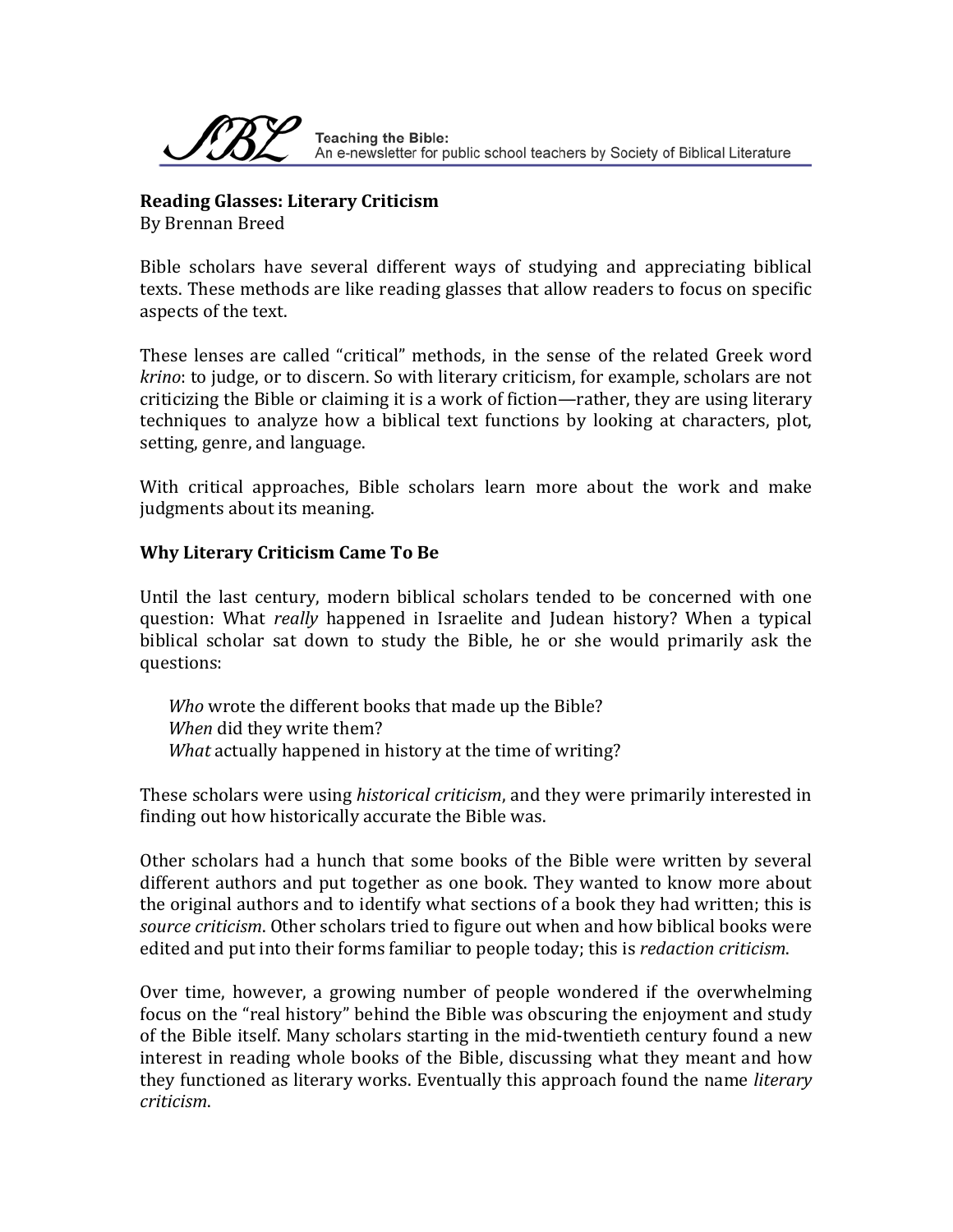## **What Biblical Literary Criticism Is**

Imagine how you would tell the story of your day so far: you would have to decide what was worth saying and what wasn't worth saying. You would also need to tell the story in a particular way, with a particular vantage point, with some carefully chosen information to introduce certain people and situations. You would have to make choices because you can't include everything—it would take too long to tell your story! You can also imagine that other people could tell your story a different way and still capture something true about what happened.

It's easy to see that every story can be told in many different ways and still be about the same event. Even true or historically accurate stories contain a point of view, characters, dialogue, plot, and require the author to make choices about what to include, and what to exclude. Literary critics ask about the *way* every story is told and what every story *means* by way of its narrative choices and emphases.

It is important to note that literary critics of the Bible usually think that historical and archaeological questions are important and valid. Most of the time, the tools and presuppositions of literary critics are informed by discoveries of archaeologists and hypotheses of historians. They do not generally disagree with source critics or redaction critics; they simply say that the literary questions are just as important as (if not more important than) the questions about the history behind the text. In general, literary criticism uses historical and archaeological findings as a background against which to read ancient texts, but sets aside questions about a particular biblical text's historical accuracy in order to focus on the actual language of the Bible.

As an example, think of Psalm 102. Many biblical scholars before the rise of literary criticism would ask questions such as: Who wrote this psalm? When did they write it, and what were the political, social, and religious circumstances at the time of its writing? Was the author physically sick (cf. Ps 102:5)? Who were the enemies, and what were their names (Ps 102:8)? What was the original form of this psalm, and was it ever edited? When was it included in the book of Psalms, and who is responsible for its inclusion? Why is it number 102 instead of number 103 or 101?

Literary critics do not attempt to answer these sorts of questions. When it comes to the book of Psalms, it's not hard to see why: it's nearly impossible to know who wrote Psalm 102, since the title simply says it is "a prayer of one afflicted," and most people throughout history have been afflicted at one point or another. No names are given and no specific information is included about what might be afflicting the speaker. Even more importantly, the book of Psalms has been important for Jewish and Christian communities (among others) *because* it is rather vague about historical matters. The whole book seems to have been purposefully crafted to apply to many people in various social and personal situations so that it could be used as a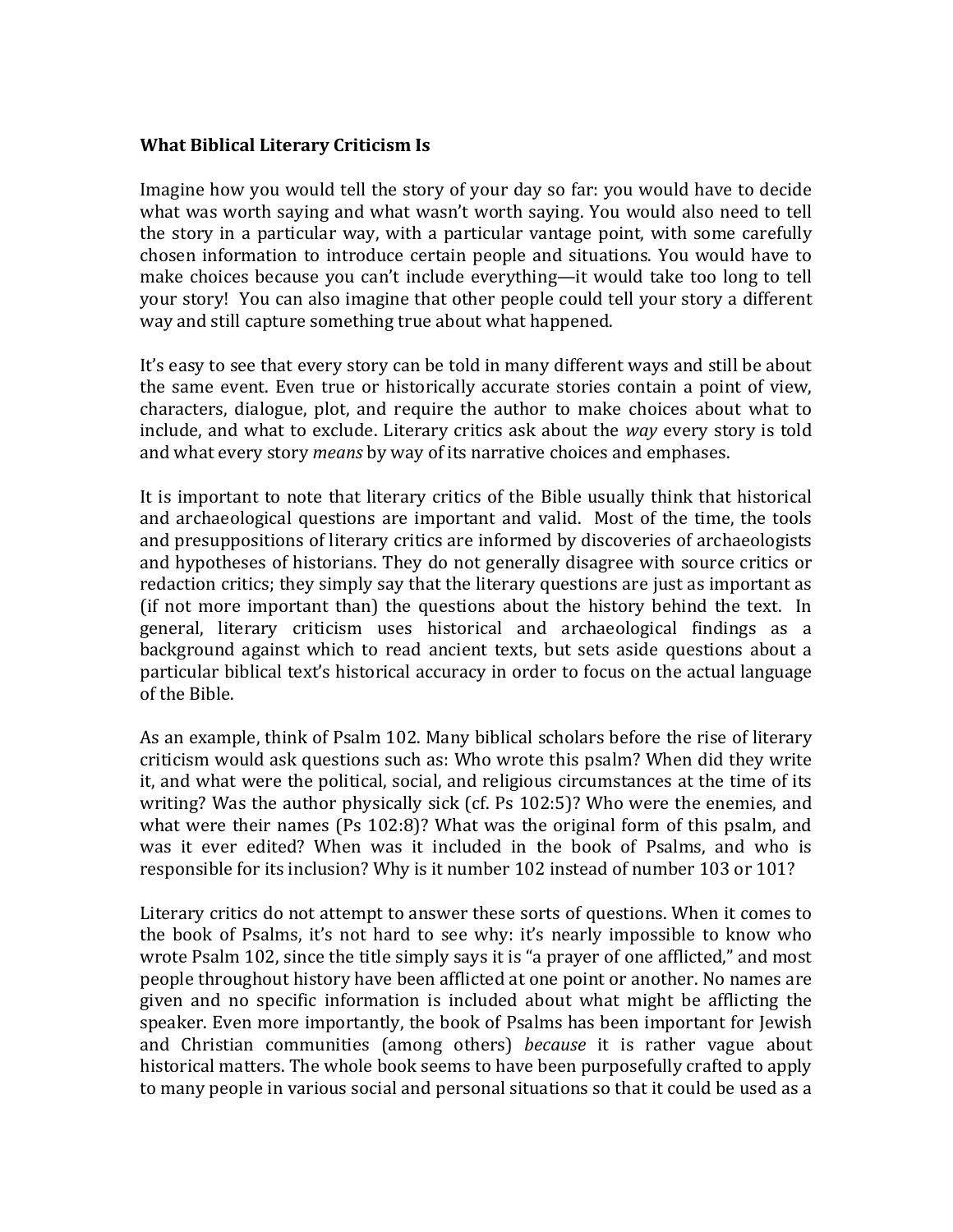prayer book. Instead of focusing on historical identifications, literary critics ask questions such as: How does this psalm work as a poem? What kinds of imagery and metaphor can we find in it? What is the characterization of the speaker, of the enemies, and of God? How does the poem's rhythm or other sonic qualities add to the meaning of the poem?

Literary critics also ask about the types of writing, or *genres*, that people used in the ancient world. For example, when we read something that begins with the words, "Once upon a time," we know we are about to hear a fairytale, and we expect certain things in the story (like monsters, dragons, maidens and magic). However, if we read something that begins with the words, "Dear Margaret," we know we're about to read a personal letter, and we expect certain things in a letter (like a salutation and an introduction). Figuring out these categories for ancient literature is a task called *form criticism*, and it is another set of "lenses" that literary critics use.

Among poetry such as the psalms, for example, form critics distinguish between lament psalms, thanksgiving psalms, praise psalms, and didactic psalms. Among narratives such as the book of Genesis or the New Testament Gospels, form critics distinguish between genealogies, miracle stories, call stories, vision reports, controversy stories, parables, and discourses (or speeches). Form criticism can be a very helpful tool; knowing that a story is a parable will certainly change our expectations about how to understand it!

## **Literary Criticism and Biblical Narratives**

Literary critics do much more than just categorize writings by genres. When literary critics are working with narratives, they also ask about a biblical story's plot, or the sequence of events that the story relates. This is called *narrative criticism*, which like form criticism, is a subset of literary criticism. Even though source critics have parceled out the book of Genesis into four (or more) different original documents, each demanding to be read separately from the others, literary critics can ask questions about the overall plot of the book of Genesis as it moves from the origin of the world (Gen 1‐11) to the origin of the Israelites (Gen 12‐50).

Even though redaction critics have noted that the compilation of the book of Genesis required the insertion of brief introductions (such as Gen 5:1a), literary critics suggest that a reader can even make sense of a story told piecemeal by several authors. For example, a question about plot may be the following: how does the plot of Genesis switch from a universal focus and shift to follow a particular family in chapters 11‐12? Is it done abruptly or smoothly, straightforwardly or with dramatic irony, linearly or with flashbacks or flash‐forwards? Do some parts of the plot move quickly, while others move slowly? Most importantly, why does the author present the story in this particular manner? How would it be different otherwise?

Other elements of narrative criticism involve asking questions about: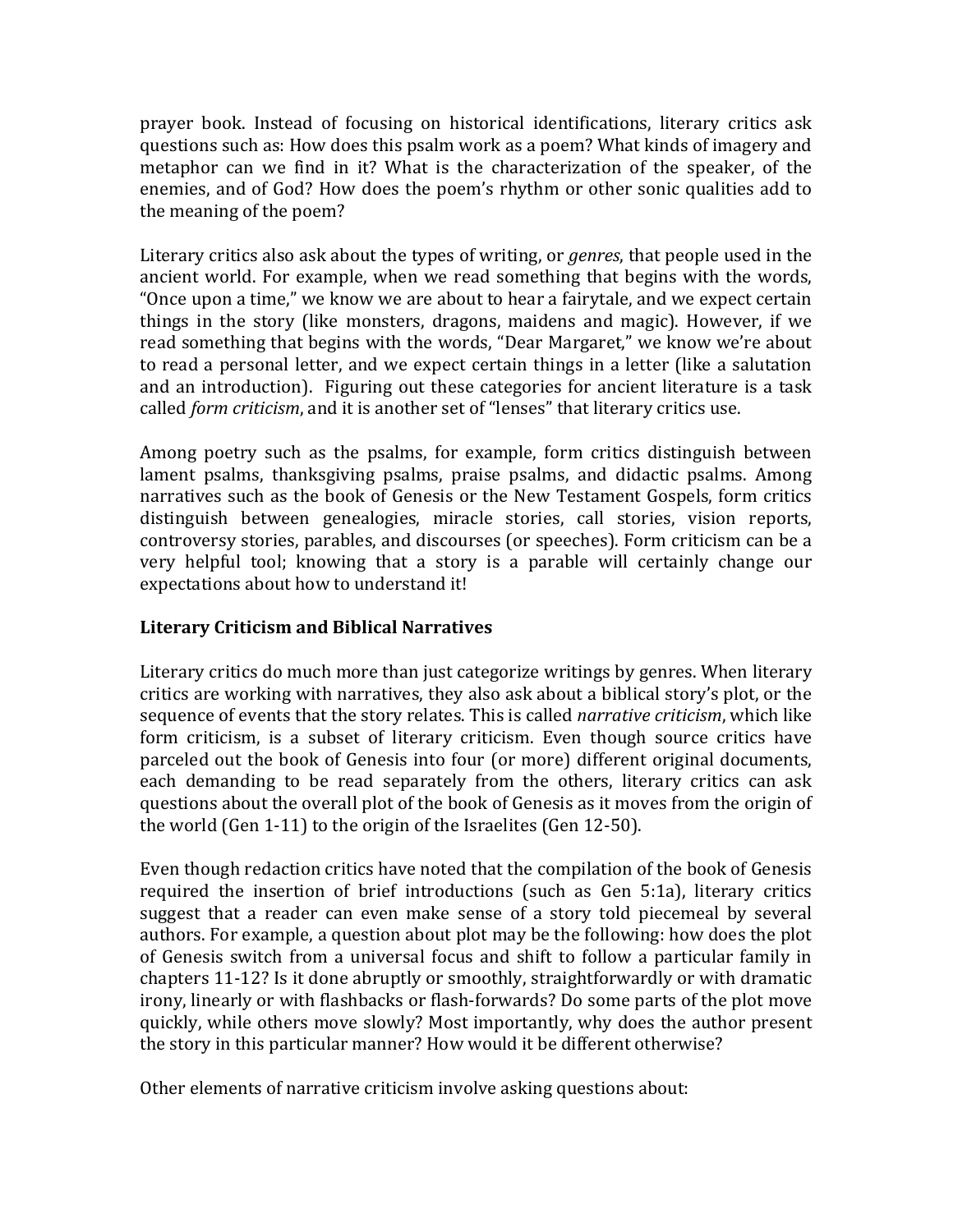- *characters* (are they static or dynamic, active or passive?)
- *setting* (when and where is it set, and does the setting change during the story?)
- *tone* (is the author being sarcastic, or funny, or angry. or sad?)
- *style* (is the author formal or casual, intimate or detached, verbose or concise?)
- *point of view* (is the narrator omniscient, or a character in the story?)
- *imagery* (what symbols, metaphors, or sensory experiences can you see?)
- *themes* (what motifs reoccur in the story, or what is the 'point' of the story?)

By considering these different categories, literary critics seek to understand how each particular narrative is constructed, how it hangs together to create larger narrative units, and to explore the way narrative arcs present themes and create meanings.

## **Literary Criticism and Biblical Poetry**

Literary critics ask somewhat different questions about Hebrew and Greek poetry as opposed to narrative. Hebrew poetry (like Psalms, Proverbs, Ecclesiastes, much of Job and the prophetic books) and some Jewish Greek poetry (like the Wisdom of Solomon and Luke 1:46‐55) is based on *parallelism*, or the close relationship between pairs or triplets of poetic lines.

For example, consider the first two lines of Psalm 3 in the New Revised Standard Version (NRSV): "O LORD, how many are my foes!/ Many are rising against me." On a cursory examination, these two lines seem to say the exact same thing (namely, that the speaker has a lot of enemies), but a closer look teases out a more complex relationship. In particular, the first line laments that the speaker's foes are so numerous, while the second line repeats the word "many" but changes the word "foes" for the participial construction "(those ones who) *are rising* against me." In the first line, the narrator calls them a name, but in the second line, you can see them living up to that name. Changing a noun for a verbal form renders the foes' active evil presence that much more full in the poem. Such subtle shifts are the hallmark of Hebrew poetry; literary critics take the time to carefully dissect the parallel lines in order to see more clearly how these poems work. Moreover, poetic analysis asks many questions about a poem's use of:

- *imagery* (what sensations, including sight, sound, taste, touch, and smell, does the author evoke with the words of the poem?)
- *metaphor* (when the author describes an object in terms of something else, what does the implicit comparison of the two unlike objects do to the poem?)
- *symbolism* (what ideas or themes are represented by concrete objects?)